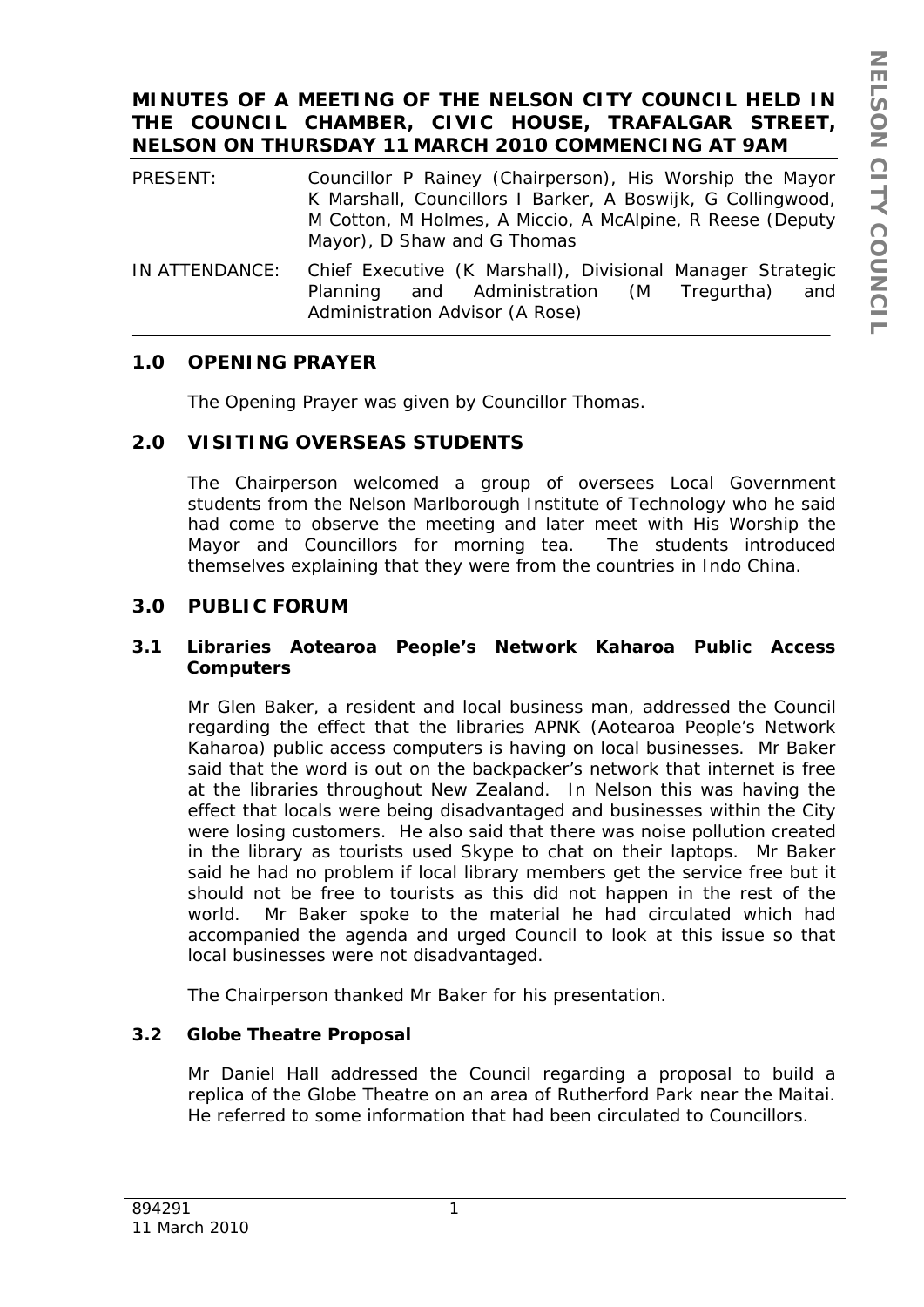Although the Council congratulated Mr Hall on his enthusiasm, there were mixed views as to the appropriateness of building such a structure in Nelson both for aesthetic reasons and the uses to which is could be put.

The Chairperson thanked Mr Hall for his presentation.

## **4.0 CONFIRMATION OF MINUTES – 25 February 2010**

Resolved

### *THAT the minutes of the ordinary meeting of the Nelson City Council held on Thursday 25 February 2010 be confirmed as a true and correct record.*

His Worship the Mayor/Shaw Carried

#### **4.1 Mayor's Report**

His Worship said he had no report for the public part of the meeting but there was one that had been circulated for consideration within the public excluded part of the meeting.

## **5.0 NOTICE OF MOTION – COUNCILLOR R REESE**

Document number 846857.

It was explained that in accordance with standing order 11.3.1 Councillor Reese had given notice of her intention to move this motion at this meeting.

Proposed Councillor Reese, seconded His Worship the Mayor

*THAT in the build up to the General Election, the Chief Executive be authorised to allocate sites to political parties in Montgomery Square, between 8.00am and 12.30pm on Saturdays, in accordance with the following guidelines:* 

- *(i) One site will be allocated, upon request, to each political party registered with the Electoral Commission that has a candidate standing in the Nelson electorate.*
- *(ii) Each site will comprise two adjoining car parks.*
- *(iii) The sites will not be located immediately adjacent to the Nelson Market lease boundary.*
- *(iv) The sites will only be made available for use for three months prior to Election Day. The permitted use of the sites shall end immediately after the last Saturday prior to Election Day.*
- *(v) Parking charges will be waived.*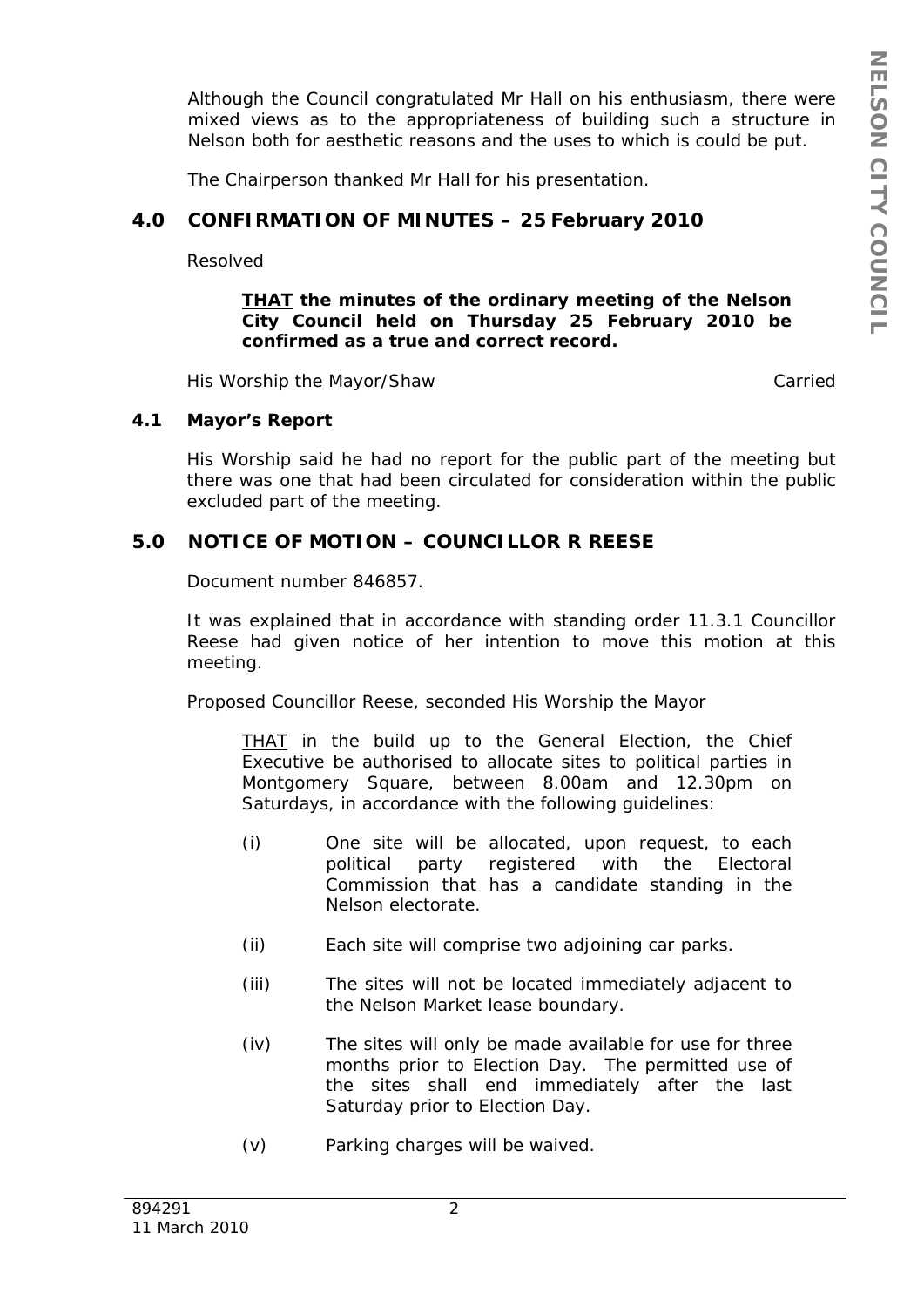- *(vi) It will not be Council's responsibility to reserve the sites. Each party will be responsible for being on site early enough on Friday night/Saturday morning to reserve their allocated site.*
- *(vii) Each party will be responsible for health and safety issues whilst occupying their site.*

Councillor Collingwood said that Council should reflect MMP in any change to the existing resolution passed on 6 March 2008. Councillor Collingwood then moved an amendment, moving the motion without sub paragraph (v)

The motion **lapsed** for want of a seconder.

There was a view expressed that the political sites located near the Nelson Market would not add much value to the experience of market goers and other tourists to the region.

Councillor Shaw said he would support the motion with an addition to Clause (i) to include:

*"Political parties registered with the electoral commission that included candidates standing in, or an MP representing or residing in the Nelson electorate or area or region."* 

Councillor Shaw moved and Councillor Boswijk seconded the motion with this amendment. The amendment was put and carried and became the substantive motion and it was resolved

*THAT the Chief Executive be authorised to allocate sites to political parties in Montgomery Square, between 8.00am and 12.30pm on Saturdays, in accordance with the following guidelines:* 

- *i) A site will be allocated, upon request, to each political party registered with the Electoral Commission that has a candidate standing in, or an MP representing or residing in the Nelson electorate, or area or Region.*
- *ii) The site allocated will comprise two adjoining car parks.*
- *iii) The sites will not be located immediately adjacent to the Nelson Market lease boundary, but generally in the south-eastern sector of the Square.*
- *iv) Parking charges for the use of the site to be waived.*
- *v) It will not be Council's responsibility to reserve the sites. Each Party will be responsible for being on site early enough on Friday night/Saturday morning to reserve its allocated site.*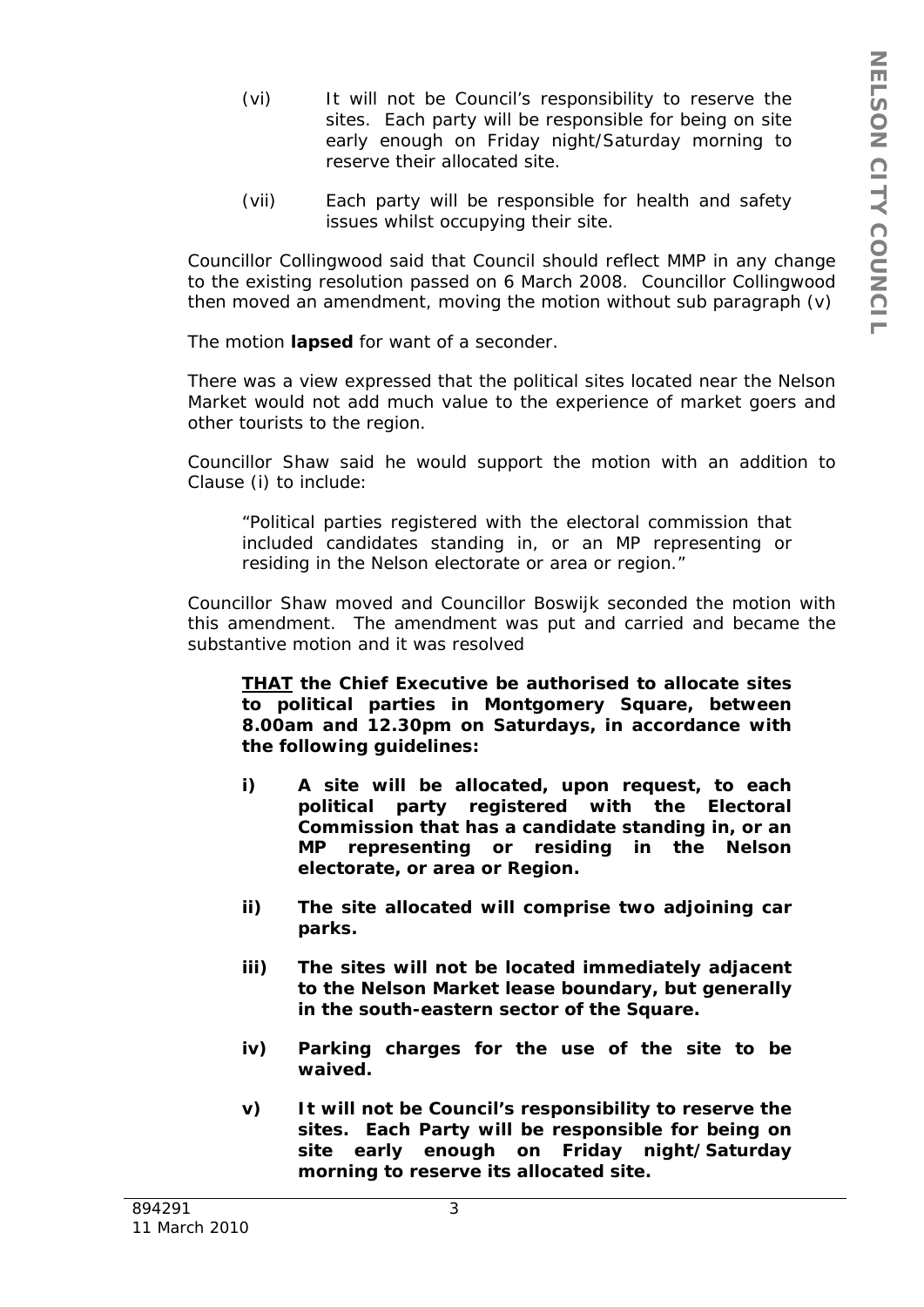## *vi) Each Party will be responsible for health and safety issues whilst occupying its site.*

Shaw/Boswijk **Carried** Carried Carried Carried Carried Carried Carried Carried Carried Carried Carried Carried Carried Carried Carried Carried Carried Carried Carried Carried Carried Carried Carried Carried Carried Carried

## **6.0 REPORTS POLITICAL**

## **6.1 Appointment of Electoral Officer**

Report number 889946, agenda pages 13-14 refer.

The Electoral Officer, Richard Palmer, presented the report.

Resolved

### *THAT Warwick Lampp of electionnz.com be appointed Electoral Officer for the 2010 local body elections.*

Reese/Boswijk Carried Carried Carried Carried Carried Carried Carried Carried Carried Carried Carried Carried

## **7.0 FAREWELL TO RICHARD PALMER**

His Worship the Mayor took the opportunity to pay tribute to Richard Palmer, Administration Adviser and Electoral Officer, who was leaving the Council after 12 years. His Worship thanked Mr Palmer for the work he had done for Council and wished him every success for the future.

Attendance: The meeting adjourned for morning tea 10.30am to 10.55am during which time Councillor Cotton left the meeting.

# **8.0 REPORTS FROM COMMITTEES**

## **8.1 Audit Risk and Finance Committee – 24 February 2010**

Document number 887755, agenda pages 15-18 refer.

Resolved

#### *THAT the minutes of a meeting of the Audit Risk and Finance Committee held on Wednesday 14 February 2010 be received.*

Thomas/His Worship the Mayor Carried Carried

## **8.2 Joint Shareholders Committee – 1 March 2010**

Document number 890522, agenda pages 19-26 refer.

It was noted that the procedures adopted by the two Councils in respect of this joint committee provide that all recommendations are subject to the rider that if they are not adopted by both Councils they are referred back to the Committee.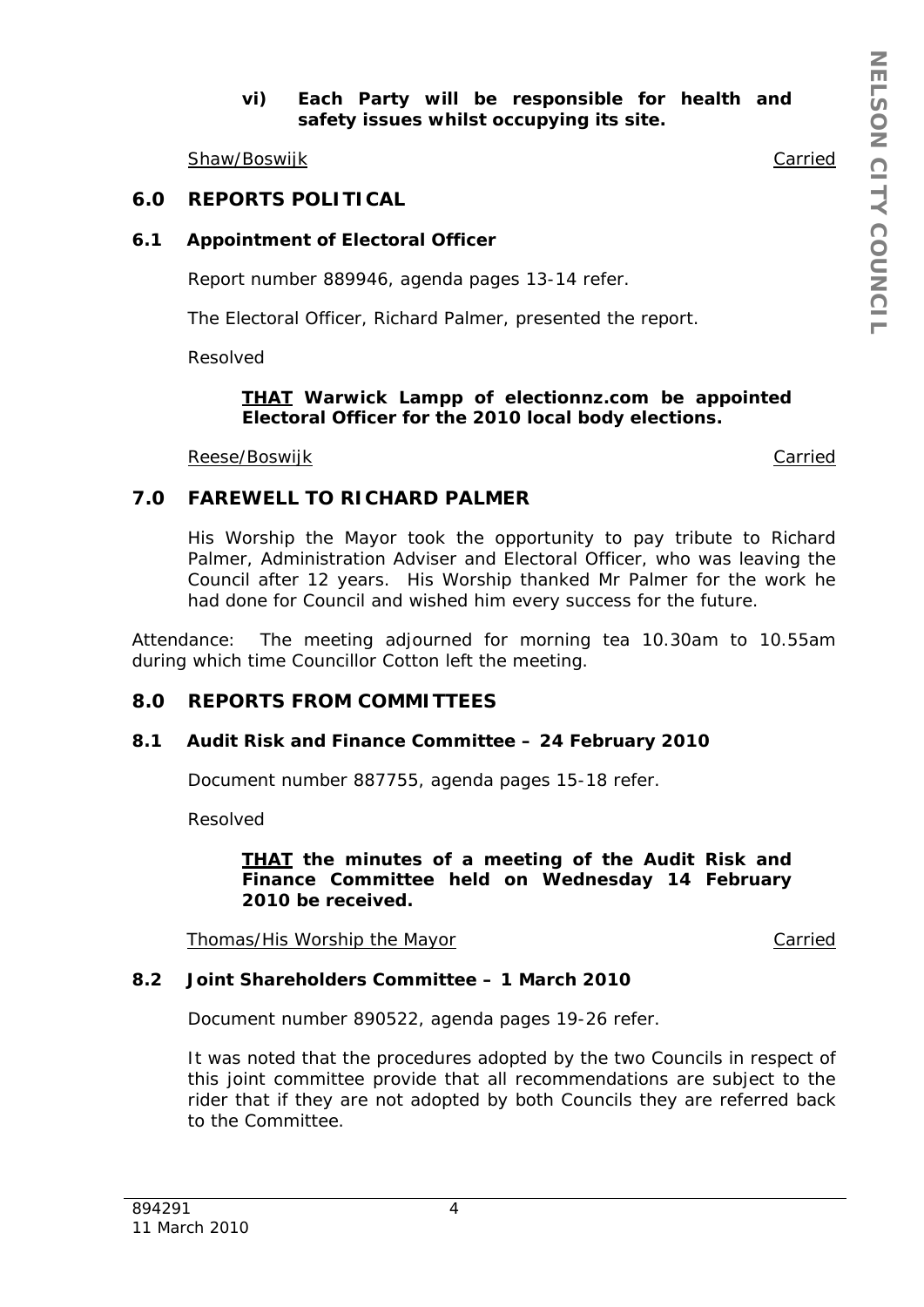Resolved

### *THAT the minutes of the meeting of the Joint Shareholders Committee held on Monday 8 March 2010 be received.*

#### Reese/Thomas Carried Carried Carried Carried Carried Carried Carried Carried Carried Carried Carried Carried Carried Carried Carried Carried Carried Carried Carried Carried Carried Carried Carried Carried Carried Carried C

The meeting turned its attention to the recommendations from the Joint Shareholders Committee and considered them one by one.

#### **8.3 Name of Committee**

Resolved

*THAT the Joint Committee established to oversee the Council Controlled Organisations jointly owned by Nelson City Council and Tasman District Council be known as the Joint Shareholder Committee.* 

Holmes/His Worship the Mayor **Carried** Carried

#### **8.4 Nelson Regional Sewerage Business Unit Plan for 2010/2011**

Resolved

*THAT the Nelson Regional Sewerage Business Unit Plan for 2010/2011 be adopted.* 

Boswijk/McAlpine Carried Carried Carried Carried Carried Carried Carried Carried Carried Carried Carried Carried Carried Carried Carried Carried Carried Carried Carried Carried Carried Carried Carried Carried Carried Carri

Resolved

*THAT for this financial year the excess surplus above what was budgeted for from the Nelson Regional Sewerage Business Unit be returned to the two Council shareholders in equal proportions.* 

#### Boswijk/McAlpine Carried

Resolved

*THAT it be agreed as between the two Councils that until such time that a new Memorandum of Understanding between the Nelson City Council and the Tasman District Council in respect with the operation of Nelson Regional Sewerage Business Unit is completed the current Memorandum of Understanding, dated 18 May 2000 (as attached to report 886314), shall continue in force and effect for up to 12 months.* 

Holmes/Boswijk Carried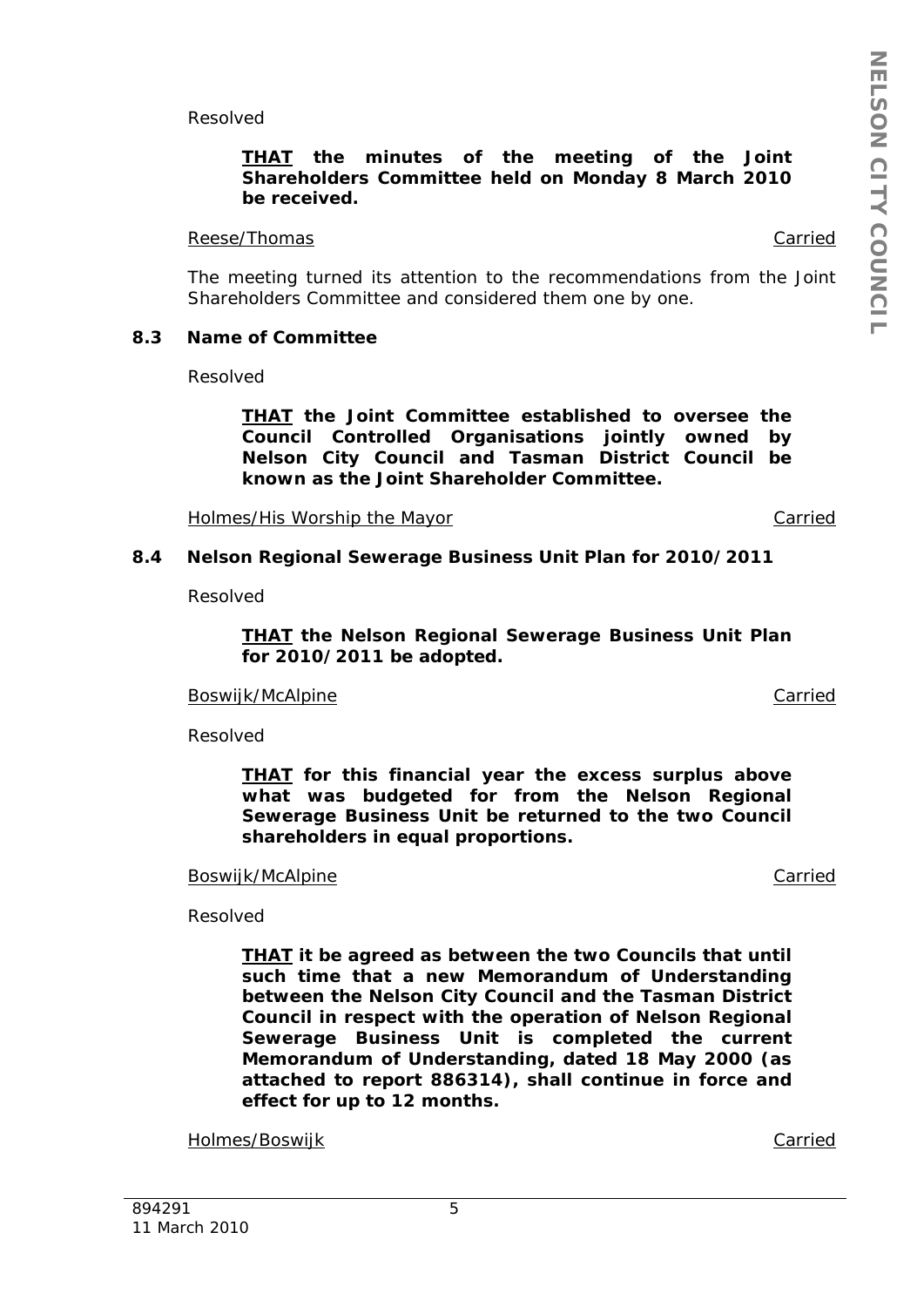## **8.5 Joint Venture Tourism Funding**

It was explained that the resolution regarding the Joint Venture Tourism funding opportunity had been passed as part of the draft Annual Plan consideration at the meeting earlier in the week.

## **8.6 Nelson Youth Council - 8 February 2010**

Document number 880537, agenda pages 27-33 refer.

Resolved

*THAT the minutes of a meeting of the Nelson Youth Council held on Monday 8 February 2010 be received and the following recommendation be adopted:* 

 *That the Nelson Youth Council Constitution as attached to the agenda (Document number 825385) be adopted subject to the date being amended to 2010.* 

Boswijk/McAlpine Carried Carried Carried Carried Carried Carried Carried Carried Carried Carried Carried Carried Carried Carried Carried Carried Carried Carried Carried Carried Carried Carried Carried Carried Carried Carri

## **9.0 DISCUSSION ON THE PUBLIC FORUM ISSUES**

### **9.1 Libraries Aotearoa People's Network Kaharoa Public Access Computers**

The Libraries Manager, Ian Littleworth, joined the meeting and described the free internet service that was offered at the Nelson Public Libraries. He said that there was a contractual obligation to provide this service for free and if Council attempted to charge for it the Council would be in breach of the contract they had with the National Library.

In answer to a question Mr Littleworth said that the Government funding for this service is likely to cease June 2011. In answer to another question Mr Littleworth said that people could phone in and book to use this facility but it was not an option that the library encouraged. Mr Littleworth also explained that libraries were changing their role from being a quiet place for reading books to being a community space.

The meeting agreed that there was little that Council could do at this stage but they would expect a report from Mr Littleworth on the matter in due course.

# **9.2 Globe Theatre Proposal**

It was felt that this proposal should be included in the discussion on the future of Trafalgar and Rutherford Parks. It was suggested the staff make contact with Mr Hall. The Divisional Manager Community Services said Mr Hall will receive a copy of the document that is to be consulted on. Generally there was little support from Council for the proposal at this stage.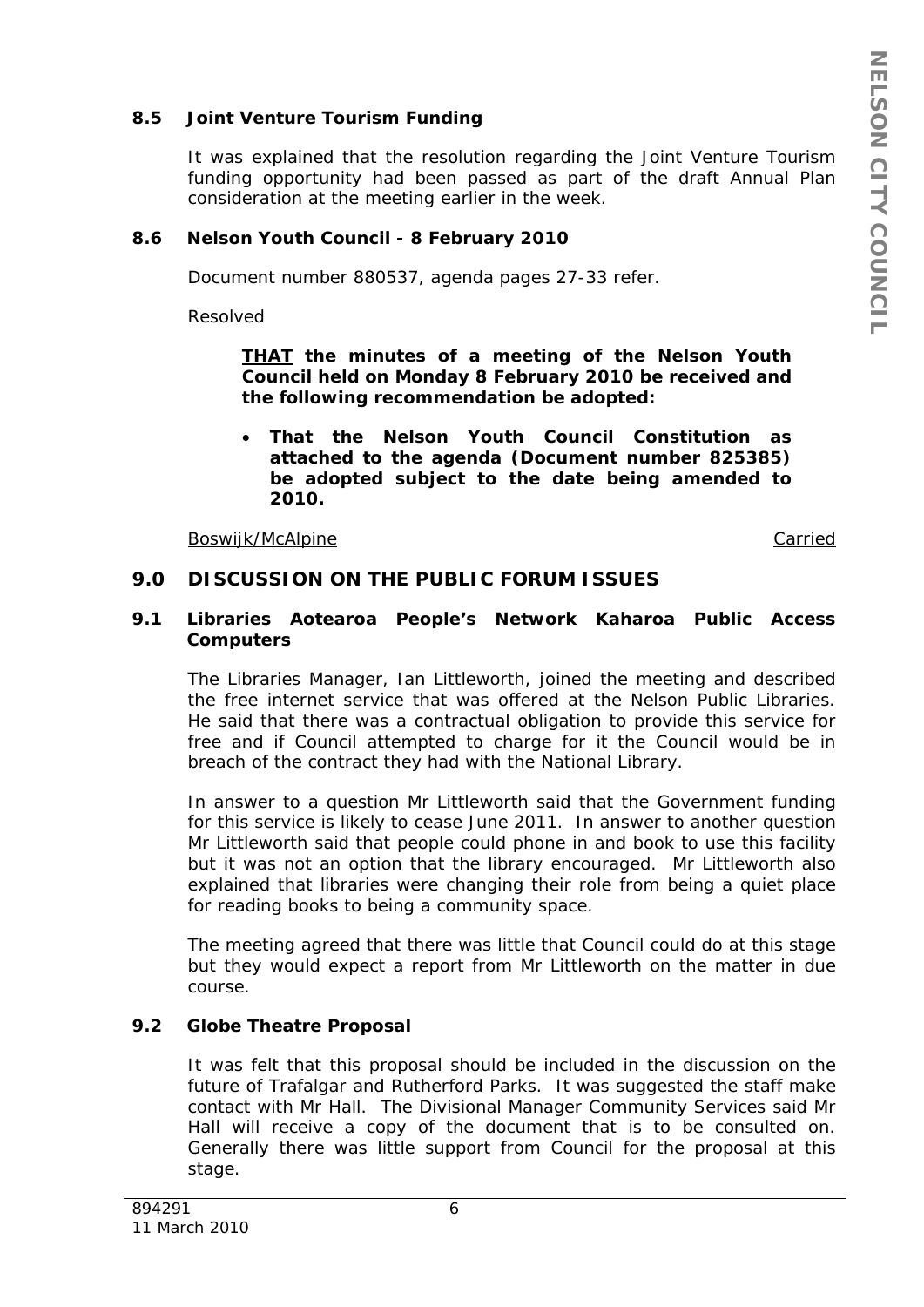### **9.3 Poker Run**

Councillor Barker expressed real concern about an item that had been broadcast on talkback radio earlier in the day concerning a visit to Nelson at the weekend by various motorcycle gangs.

Proposed Councillor Barker, seconded Councillor Collingwood

*THAT the Nelson Police be advised that the Nelson City Council has grave concerns regarding publicly made threats to burn Nelson Hotels and Nelson Motels and shoot people off motorbikes;* 

*AND THAT the Nelson City Council will support the Police in taking all measures necessary to protect Nelson citizens and their property.* 

The Chairperson directed that the matter lie on the table while the Mayor made enquiries with the Police.

## **10.0 PUBLIC EXCLUDED BUSINESS**

#### **10.1 Exclusion of the public**

Resolved

*THAT the public be excluded from the following parts of the proceedings of this meeting in accordance with section 48(1)(a) of the Local Government Official Information and Meetings Act 1987 on the grounds that the public conduct of this part of the proceedings of the meeting would be likely to result in the disclosure of information for which good reason for withholding exists.* 

- *i) Nelson City Council, Public Excluded Minutes 25 February 2010*
- *ii) Proposed Exchange of Land*
- *iii) Funding Application*
- *iv) Joint Shareholders Committee, Public Excluded Minutes -1 March 2010*
- *v) Mayor's Report*

*Reasons:* 

*To enable the Council to carry out negotiations or commercial activities without prejudice or disadvantage; or*